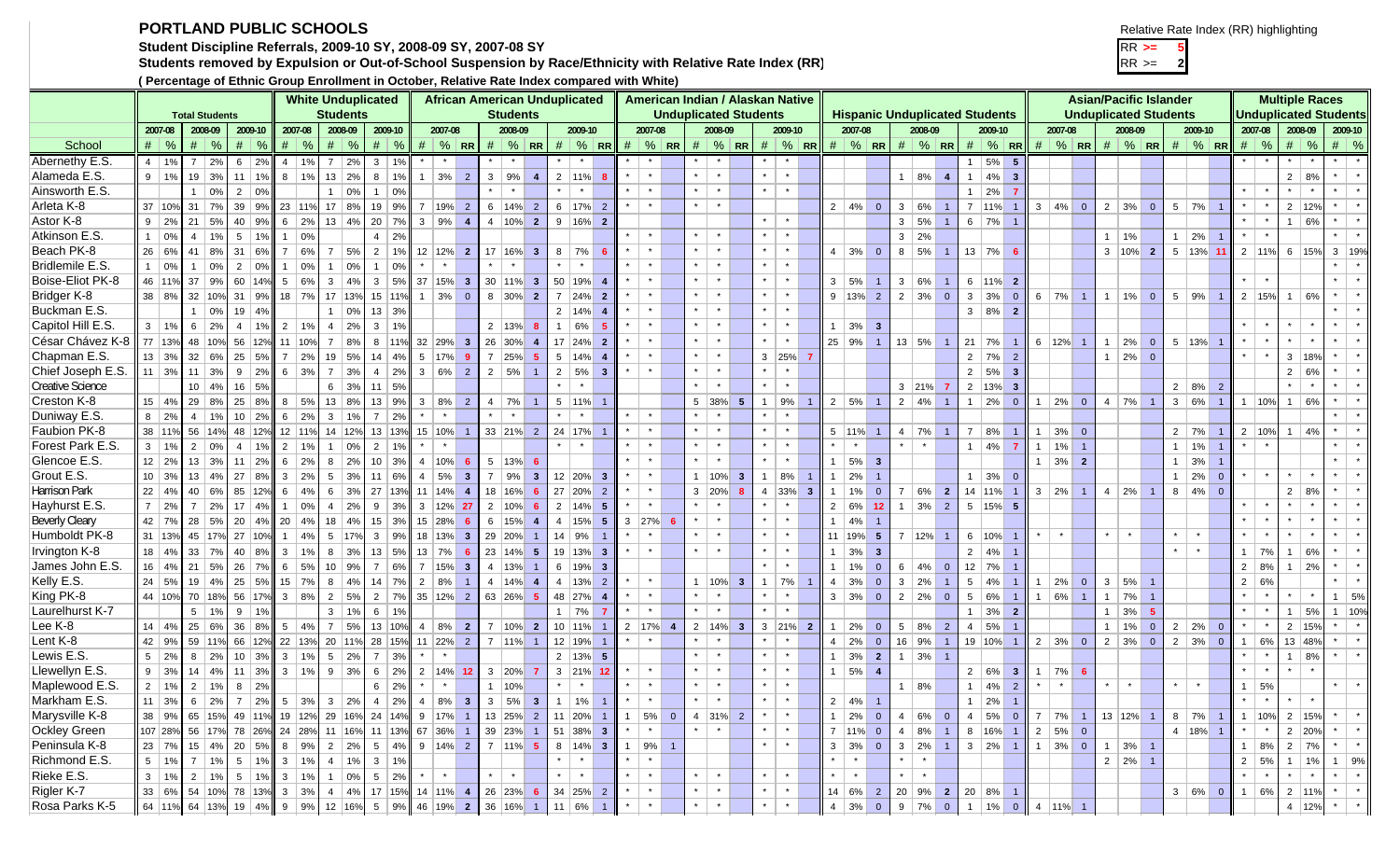## **PORTLAND PUBLIC SCHOOLS**

Example 11 Student Discipline Referrals, 2009-10 SY, 2008-09 SY, 2007-08 SY<br>Students removed by Expulsion or Out-of-School Suspension by Race/Ethnicity with Relative Rate Index (RR) Name 1 Students removed by Expulsion or Out-of-School Suspension by Race/Ethnicity with Relative Rate Index (RR)

**( Percentage of Ethnic Group Enrollment in October, Relative Rate Index compared with White)**

|  |  | Relative Rate Index (RR) highlighting |
|--|--|---------------------------------------|
|  |  |                                       |

| 2<br>ر |  |
|--------|--|

|                              |               |                                                                                                                       | relative index compared with the compared of the compared the compared with willet |                                                         |                 |                  | <b>White Unduplicated</b>        |                 |                 |                                                                                                                  | <b>African American Unduplicated</b> |                 |                    |                           |                      |                           |                         |        | American Indian / Alaskan Native |                         |                 |                 |                |                 |                 |                         |              |              |                |                |                           |                                       |                        |                         |        |                      |                              |                | <b>Asian/Pacific Islander</b> |                |                      |                |            |               | <b>Multiple Races</b>          |    |                      |    |
|------------------------------|---------------|-----------------------------------------------------------------------------------------------------------------------|------------------------------------------------------------------------------------|---------------------------------------------------------|-----------------|------------------|----------------------------------|-----------------|-----------------|------------------------------------------------------------------------------------------------------------------|--------------------------------------|-----------------|--------------------|---------------------------|----------------------|---------------------------|-------------------------|--------|----------------------------------|-------------------------|-----------------|-----------------|----------------|-----------------|-----------------|-------------------------|--------------|--------------|----------------|----------------|---------------------------|---------------------------------------|------------------------|-------------------------|--------|----------------------|------------------------------|----------------|-------------------------------|----------------|----------------------|----------------|------------|---------------|--------------------------------|----|----------------------|----|
|                              |               |                                                                                                                       |                                                                                    |                                                         |                 |                  |                                  |                 |                 |                                                                                                                  |                                      | <b>Students</b> |                    |                           |                      |                           |                         |        | <b>Unduplicated Students</b>     |                         |                 |                 |                |                 |                 |                         |              |              |                |                |                           | <b>Hispanic Unduplicated Students</b> |                        |                         |        |                      | <b>Unduplicated Students</b> |                |                               |                |                      |                |            |               | <b>Unduplicated Students</b>   |    |                      |    |
|                              |               | <b>Students</b><br><b>Total Students</b><br>2007-08<br>2008-09<br>2009-10<br>2009-10<br>2007-08<br>2007-08<br>2008-09 |                                                                                    |                                                         |                 |                  |                                  |                 |                 |                                                                                                                  |                                      |                 |                    |                           |                      |                           |                         |        | 2007-08                          |                         |                 | 2008-09         |                |                 | 2009-10         |                         |              | 2007-08      |                |                | 2008-09                   |                                       |                        | 2009-10                 |        | 2007-08              |                              |                | 2008-09                       |                | 2009-10              |                |            | 2007-08       | 2008-09                        |    | 2009-10              |    |
| School                       | $\#$ %        |                                                                                                                       | $\%$<br>#                                                                          |                                                         | #               | $\%$             | #<br>$\%$                        | #               | $\frac{1}{2}$   | 2008-09<br>2009-10<br>$\#$ % RR<br>% RR # $\frac{4}{10}$ RR # $\frac{4}{10}$ RR #<br>$\frac{9}{6}$ RR<br>#<br> # |                                      |                 |                    |                           |                      |                           |                         |        |                                  |                         |                 |                 | $%$ RR         |                 |                 | $\#$ % RR               |              | #            | $\frac{9}{6}$  | I RR I         | #                         | $\frac{9}{6}$ RR #                    |                        |                         | $%$ RR |                      | $\#$ $\%$ RR                 |                |                               | $\#$ % RR      |                      |                | $\#$ % # % |               | $# \,   \, %$                  |    |                      |    |
|                              | 83 13%        |                                                                                                                       | $44 \mid 8\%$                                                                      | $42 \mid 7\%$                                           | 33 <sup>1</sup> | 9%               |                                  | 6% 27 7% 30 38% |                 |                                                                                                                  |                                      | $\overline{4}$  | 15 22%             |                           |                      | 13%                       |                         |        |                                  |                         |                 |                 |                |                 | 7%              |                         |              | 14 16%       |                |                | 6 12%                     |                                       |                        | 6%                      |        | $4 \mid 4\%$         |                              |                | 1%                            |                | 1%                   |                |            |               |                                |    |                      |    |
| Rose City Park<br>Sabin PK-8 | 27 6%         |                                                                                                                       | 20 6%                                                                              | 35 10%                                                  |                 | $6 \mid 3\%$     | 21<br>$3 \mid 3\%$               | 7 <sup>1</sup>  | 6%              |                                                                                                                  | $19 11\% $ 3                         |                 | $15 \mid 9\%$      | 3 <sup>1</sup>            | -8<br>$\overline{4}$ | 25 20% 3                  | $\overline{2}$          |        |                                  |                         | $\star$         |                 |                |                 | $\star$         |                         |              | 2%           | 2              |                | $2 \mid 5\%$              | 2<br>2 <sup>1</sup>                   | $\mathbf{3}$<br>2   5% |                         |        |                      | $\overline{0}$               |                |                               | $\Omega$       |                      | $\overline{0}$ |            | 6%            |                                | 6% |                      | 6% |
| Scott                        | 77 14%        |                                                                                                                       | 72 14%                                                                             | 79 14%                                                  |                 | $14 \,   \, 8\%$ | 26 18% 29 20% 33 29% 3           |                 |                 |                                                                                                                  |                                      |                 | 17 20%             |                           |                      | 17 19%                    |                         |        | $\star$                          |                         |                 | $3 \,  30\% $   |                |                 | $4 \, 40\%$     |                         |              | $26 14\% 2$  |                |                |                           |                                       | $1 \t24 \t10\%$        |                         |        | $1 \mid 2\% \mid$    |                              |                | 3   6%                        |                | $3 \mid 5\% \mid 0$  |                |            |               | $2 \mid 17\%$                  |    |                      |    |
| Sitton E.S.                  |               |                                                                                                                       |                                                                                    |                                                         |                 |                  |                                  |                 |                 |                                                                                                                  |                                      |                 |                    |                           | $\overline{7}$       |                           |                         |        |                                  |                         |                 |                 | 2              |                 |                 | $\overline{2}$          |              |              |                | 20 9%          |                           |                                       |                        |                         |        |                      | $\overline{0}$               |                |                               | $\overline{0}$ |                      |                |            |               |                                |    |                      |    |
|                              | 47 15%        |                                                                                                                       | 37 12%                                                                             | $26 \mid 9\%$                                           |                 | 15 15%           | 15 16%                           |                 | 14 15% 18 26% 2 |                                                                                                                  |                                      |                 | 10 19%             |                           |                      | 15%                       |                         |        | $5 \mid 45\% \mid 3$             |                         | $\star$         | $\star$         |                | $\star$         | $\rightarrow$   |                         |              | $6   6\%$    | $\overline{0}$ | $\overline{7}$ | 6%                        | $\overline{0}$                        | $\mathbf{3}$           | $3\%$ 0                 |        |                      |                              |                | 4%                            | $\Omega$       | $ 4\% $ 0            |                |            |               | 2 20%                          |    |                      |    |
| Skyline K-8                  |               |                                                                                                                       | $2 \mid 1\%$                                                                       | $7 \mid 2\%$                                            |                 |                  | $1 \cdot 0\%$                    | $6 \mid 2\%$    |                 |                                                                                                                  | $\star$                              |                 |                    |                           |                      |                           |                         |        |                                  |                         |                 | $\star$         |                | $\star$ 1       | $\star$         |                         | $\star$      |              |                |                |                           |                                       |                        |                         |        |                      |                              |                | 4%                            |                |                      |                |            |               |                                |    |                      |    |
| Stephenson E.S.              |               |                                                                                                                       | $3 \mid 1\%$                                                                       | $2 \mid 1\%$                                            |                 |                  | $2 \mid 1\%$                     | 2 <sup>1</sup>  | 1%              |                                                                                                                  |                                      |                 |                    |                           |                      |                           |                         |        |                                  |                         |                 | $\star$ $\star$ |                |                 | $\star$ $\star$ |                         |              |              |                |                |                           |                                       |                        |                         |        |                      |                              |                |                               |                |                      |                |            |               |                                |    |                      |    |
| Sunnyside Environmental      | $10 \mid 2\%$ |                                                                                                                       | $21 \, 4\%$                                                                        | $12 \mid 2\%$                                           |                 | 7   2%           | 13 3% 10 2%                      |                 |                 |                                                                                                                  |                                      |                 | $2 \mid 7\%$       | $\mathbf{3}$              |                      |                           |                         |        | 9%                               |                         | $\star$         | $\star$         |                | $\star$ $\star$ |                 |                         |              | $2 \mid 9\%$ | -5             |                | 4   19%                   |                                       |                        |                         |        |                      |                              |                |                               |                |                      |                | $\star$    |               |                                | 8% |                      |    |
| Vernon PK-8                  |               |                                                                                                                       | 73 16% 81 21%                                                                      | 68 17%                                                  |                 | $6 \mid 10\%$    | $5 \mid 9\%$                     |                 | 12 14% 53 20% 2 |                                                                                                                  |                                      |                 | 58 27%             |                           | 3 <sup>1</sup>       | 42 23% 2                  |                         |        |                                  |                         |                 |                 |                |                 |                 |                         |              | $5 \, 6\%$   |                |                | $9 \mid 13\%$             | 2                                     | $6 \mid 9\%$           |                         |        | $5 \vert 19\% \vert$ | $\overline{2}$               |                | $2 \mid 9\%$                  |                | $3 \mid 13\% \mid 1$ |                |            |               | $5 \, 21\%$                    |    |                      |    |
| Vestal K-8                   | 25 6%         |                                                                                                                       | $39 \mid 9\%$                                                                      | $12 \mid 3\%$                                           |                 | 14   8%          | 17 11%                           | $7 \mid 4\%$    |                 | $5 \mid 12\%$                                                                                                    |                                      |                 |                    | $12 \ 22\%$ 2             |                      | 2 <sup>1</sup><br>4%      |                         |        |                                  |                         | $\star$         | 2   15%         |                | $\star$         | 10%             | $\overline{2}$          |              | 2%           | $\mathbf{0}$   |                | $3 \mid 5\%$              | $\overline{0}$                        |                        | 1%<br>$\overline{0}$    | $-4$   | 4%                   | $\overline{0}$               | $\overline{1}$ | 1%                            | $\overline{0}$ | $ 1\% $              | $\overline{0}$ |            | 9%            | $4 \overline{24\%}$            |    |                      |    |
| Whitman E.S.                 | 26 7%         |                                                                                                                       | 20 5%                                                                              | $25$ 7%                                                 |                 | 16 12%           | $8 \mid 7\%$                     | 8 <sup>1</sup>  | 7%              | 2   5%                                                                                                           |                                      | $\Omega$        | 3 6%               |                           |                      | $4 \vert$<br>9%           |                         |        |                                  |                         |                 | $\star$         |                |                 | $\star$         |                         |              | $6   6\%  $  | $\overline{0}$ |                | $3 \mid 3\%$              | $\overline{0}$                        | $5   4\%  $            |                         |        | $1\%$                | $\overline{0}$               |                | 4   6%                        |                | 3   4%               |                |            |               |                                |    |                      |    |
| Winterhaven K-8              |               | $\sqrt{0\%}$                                                                                                          | $2 \mid 1\%$                                                                       | $2 \mid 1\%$                                            |                 |                  | $1 \ 0\%$                        | 2               | 19              |                                                                                                                  |                                      |                 |                    |                           |                      |                           |                         |        |                                  |                         | $\star$         | $\star$         |                | $\star$         | $\star$         |                         |              |              |                |                |                           |                                       |                        |                         |        |                      |                              |                | 3%                            |                |                      |                |            |               |                                |    |                      |    |
| Woodlawn PK-8                |               |                                                                                                                       | 74 17% 95 21% 69 15%                                                               |                                                         |                 | 8 12%            | $13 \mid 18\%$ 7 $11\%$ 55 24% 2 |                 |                 |                                                                                                                  |                                      |                 | 68 26%             |                           |                      | $51 \ 24\%$ 2             |                         |        |                                  |                         |                 | $*$ $*$         |                | $\star$ $\star$ |                 |                         | $\mathbf{A}$ | 4%           | $\overline{0}$ |                | $8 \mid 8\%$              | $\overline{0}$                        | $8 \mid 7\%$           |                         |        | $4 \t 21\%$ 2        |                              |                | $2 \mid 9\%$                  | $\overline{0}$ | $2 10\% 1$           |                |            |               |                                |    |                      | 4% |
| Woodmere E.S.                | $10 \mid 2\%$ |                                                                                                                       | 19 5%                                                                              |                                                         |                 | 4%               | 11   6%                          |                 |                 |                                                                                                                  | 3%                                   |                 | $3 \mid 8\%$       |                           |                      |                           |                         |        |                                  |                         | $\star$         | $\star$         |                | $\star$         | $\star$         |                         |              | $2 \mid 2\%$ |                |                | $2 \mid 3\%$              | $\overline{0}$                        |                        |                         |        |                      |                              |                | 1%                            | $\overline{0}$ |                      |                |            |               |                                | 5% |                      |    |
| <b>Woodstock E.S</b>         |               | 22   5%                                                                                                               | $22 \mid 5\%$                                                                      |                                                         |                 | 12 6%            | $15 \mid 7\%$                    |                 |                 | 2 14%                                                                                                            |                                      | $\overline{2}$  |                    | $2 \mid 17\% \mid 2$      |                      |                           |                         |        | 4 33%                            |                         |                 | $3 \mid 30\%$   |                |                 | $\star$         |                         |              | $2 \mid 9\%$ |                |                | $1 \mid 4\%$              |                                       |                        |                         |        | 1%                   | $\Omega$                     |                | 1%                            | $\Omega$       |                      |                |            |               |                                |    |                      |    |
| <b>Elementary Schools</b>    |               |                                                                                                                       | 1383 6% 1520 6%                                                                    | 1566 6%                                                 |                 | 432 3%           | 480 4% 557 4% 612 16%            |                 |                 |                                                                                                                  |                                      | 5 <sub>5</sub>  |                    | 643 17% 5 569 16%         |                      |                           | $\overline{\mathbf{4}}$ |        | $\parallel$ 33   9%              | $\overline{\mathbf{3}}$ |                 | 51 13%          |                |                 | 39 11%          | $\overline{\mathbf{3}}$ |              | 184 5%       |                | 200 5%         |                           |                                       | 244 6%                 |                         |        | $61 \ 2\%$           |                              |                | $59 \mid 2\%$                 |                | 75 3%                |                |            |               | 50 8% 77 8%                    |    | 80 24%               |    |
| Beaumont M.S.                | 75 16%        |                                                                                                                       | 50 11%                                                                             | 50 11%                                                  |                 | 16 7%            | $14$ 5% 15 6% 44 28% 4           |                 |                 |                                                                                                                  |                                      |                 |                    | 25 19% 4                  |                      | 27 23% 4                  |                         |        |                                  |                         | $\star$         | $\star$         |                | $\star$         | $\star$         |                         |              | $6 \ 21\%$ 3 |                |                | $4 \mid 15\% \mid 3 \mid$ |                                       |                        | $3 10\% 2$              |        | $3 \mid 11\% \mid 2$ |                              |                | 4%                            |                | 1   4%               |                |            |               | $5 \mid 45\% \mid 5 \mid 26\%$ |    |                      |    |
| DaVinci Arts M.S.            | $21 \mid 5\%$ |                                                                                                                       | $18 \mid 4\%$                                                                      | $9 \mid 2\%$                                            |                 |                  | $16$ 5% 17 5% 7 2%               |                 |                 | 2   4%                                                                                                           |                                      |                 |                    |                           |                      |                           |                         |        |                                  |                         | $\star$         | $\star$         |                | $\star$         | $\star$         |                         |              | 5%           |                |                |                           |                                       |                        | $4\%$<br>$\overline{2}$ |        | 5%                   | $\overline{1}$               |                |                               |                |                      |                |            |               |                                |    |                      |    |
| George M.S.                  | 85 26%        |                                                                                                                       | 75 20%                                                                             | 100 26%                                                 |                 | 18 17%           | 17 16% 21 21% 38 61%             |                 |                 |                                                                                                                  |                                      | $\overline{4}$  |                    | 36 38% 2                  |                      | 52 52%                    |                         | - 2 II | $5 \, 38\%$ 2                    |                         |                 | 4 29%           | 2              |                 | 10%             |                         |              | 19 18%       |                |                | 11 10%                    |                                       | 19 15%                 |                         |        | $2 \mid 5\%$         | $\overline{0}$               |                | $3 \mid 7\%$                  | $\overline{0}$ | 2   5%               | $\overline{0}$ |            |               | $3 \mid 25\%$                  |    |                      |    |
| Robert Gray M.S.             | 25 6%         |                                                                                                                       | 36 9%                                                                              | $31 \mid 7\%$                                           |                 |                  | $17$ 5% 24 7% 24 8% 6 38%        |                 |                 |                                                                                                                  |                                      | $\overline{7}$  | $6 \,  33\% $      |                           | $\overline{4}$       | $3 \mid 13\% \mid 2$      |                         |        |                                  |                         |                 | $2 \mid 17\%$   | $\overline{2}$ |                 | $\star$         |                         |              | $1 \ 3\%$    |                |                | $3 \mid 10\%$             |                                       | $2   6\%$              |                         |        |                      |                              |                |                               |                | 6%                   |                | $\star$    |               |                                | 8% |                      |    |
| Hosford M.S.                 | 52 10%        |                                                                                                                       | 58 11%                                                                             | 50   9%                                                 |                 |                  | 32 11% 36 12% 26 9% 8 18% 2      |                 |                 |                                                                                                                  |                                      |                 | $6 \mid 16\%$      |                           |                      | $7 \mid 17\% \mid 2 \mid$ |                         |        |                                  |                         |                 |                 |                |                 | $\star$         |                         |              | $6 \mid 8\%$ |                |                | 12 14%                    |                                       | $10 10\% $             |                         |        | $3 \mid 3\%$         | $\overline{0}$               |                | $2 \mid 2\%$                  | $\overline{0}$ | 1%                   | $\overline{0}$ |            |               |                                |    |                      |    |
| Jackson M.S.                 | $32 \mid 4\%$ |                                                                                                                       | $24 \mid 3\%$                                                                      | $29 \mid 4\% \mid$                                      |                 | 21   4%          | $12 \mid 2\% \mid$               |                 | 6 1% 8 20% 5    |                                                                                                                  |                                      |                 | $4 \,   \, 8\%$    |                           |                      | 11 20% 16                 |                         |        |                                  |                         | $\star$ $\star$ |                 |                | $\star$ $\star$ |                 |                         |              | 2%           |                |                | 4   8%                    |                                       |                        | $10$ 19% 15             |        | 2%                   | $\overline{1}$               |                | $1 \mid 2\%$                  |                |                      |                |            |               |                                |    | 2 15%                |    |
| Lane M.S.                    |               | 140 29%                                                                                                               | 91 22% 81 20% 67 30% 35 20% 37 23% 22 54% 2                                        |                                                         |                 |                  |                                  |                 |                 |                                                                                                                  |                                      |                 |                    | $14 \overline{37\%}$ 2    |                      | $9 \mid 28\% \mid 1 \mid$ |                         |        | $7  44\%  1$                     |                         |                 | 4 29%           |                |                 | 4 29%           |                         |              | 31 26%       |                |                | 26 26%                    |                                       | 25 23%                 |                         |        | 7 9%                 | $\overline{0}$               |                | $7 \mid 9\%$                  |                | 2%                   | $\overline{0}$ |            | $5 \mid 29\%$ | $5 \, \, 36\%$                 |    |                      |    |
| Mt. Tabor M.S.               | 37 6%         |                                                                                                                       | $26 \mid 5\%$                                                                      | $11 \,   \, 2\%$                                        |                 | 24 6%            | $13 \mid 4\%$                    | $6 \mid 2\%$    |                 |                                                                                                                  | $6 \mid 12\% \mid 2$                 |                 |                    | $5 \mid 10\% \mid 3 \mid$ |                      | $3   8\%  $               | $-57$                   |        |                                  |                         | $\star$         | $\star$         |                | $\star$         | $\star$         |                         |              | 2   6%       |                |                | $2 \mid 6\%$              |                                       |                        | 2%                      |        | $2 \mid 3\%$         | $\overline{0}$               |                | $4 \mid 4\%$                  |                |                      |                |            | 2 13%         |                                | 3% |                      |    |
| Sellwood M.S.                |               |                                                                                                                       | 44 10% 63 13% 64 13% 31 8%                                                         |                                                         |                 |                  | 40 11% 43 12% 5 29% 4            |                 |                 |                                                                                                                  |                                      |                 |                    | 10 50% 5                  |                      | $4 \mid 24\% \mid 2$      |                         |        |                                  |                         | $\star$         | $\star$         |                | $\star$         | $\rightarrow$   |                         |              | 5%           |                |                | $5 \,  21\% $             | $\overline{2}$                        |                        | $10 \ 24\%$ 2           |        | 5%                   | $\overline{1}$               |                |                               |                | 6%                   | $\overline{0}$ | 1          | 7%            | $5 \mid 28\%$                  |    |                      |    |
| West Sylvan M.S.             |               |                                                                                                                       | $33   4\%   32   4\%$                                                              | $33   4\%   29   4\%   20   3\%   27   4\%$             |                 |                  |                                  |                 |                 |                                                                                                                  |                                      |                 | $2 \mid 13\% \mid$ |                           |                      |                           |                         |        |                                  |                         |                 | $\star$         |                | $\star$         | $\star$         |                         |              | $2 \mid 4\%$ |                |                | $5 \mid 9\%$              | 3 <sup>1</sup>                        | 3   6%                 | $\overline{2}$          |        | $2 \mid 2\%$         | $\overline{1}$               |                | $3 \mid 3\%$                  |                | $2 \mid 2\%$         |                |            |               |                                | 5% |                      |    |
| <b>Middle Schools</b>        |               |                                                                                                                       | 594 10% 471 9%                                                                     | 456 9% 288 8% 227 7% 211 6% 158 28% 4 107 22% 3 115 25% |                 |                  |                                  |                 |                 |                                                                                                                  |                                      |                 |                    |                           |                      |                           |                         |        | $4$ 20 22% 3                     |                         |                 | 15 19%          | 3 12 17%       |                 |                 | 3 <sup>1</sup>          |              | 78 13% 2     |                |                | 72 14%                    |                                       | 2 84 14%               | $\overline{2}$          |        | $\vert$ 27 4%        | $\overline{1}$               |                | $21 \mid 4\%$                 |                | $9 \mid 2\%$         | $\overline{0}$ |            |               |                                |    | 16 14% 22 14% 25 58% |    |